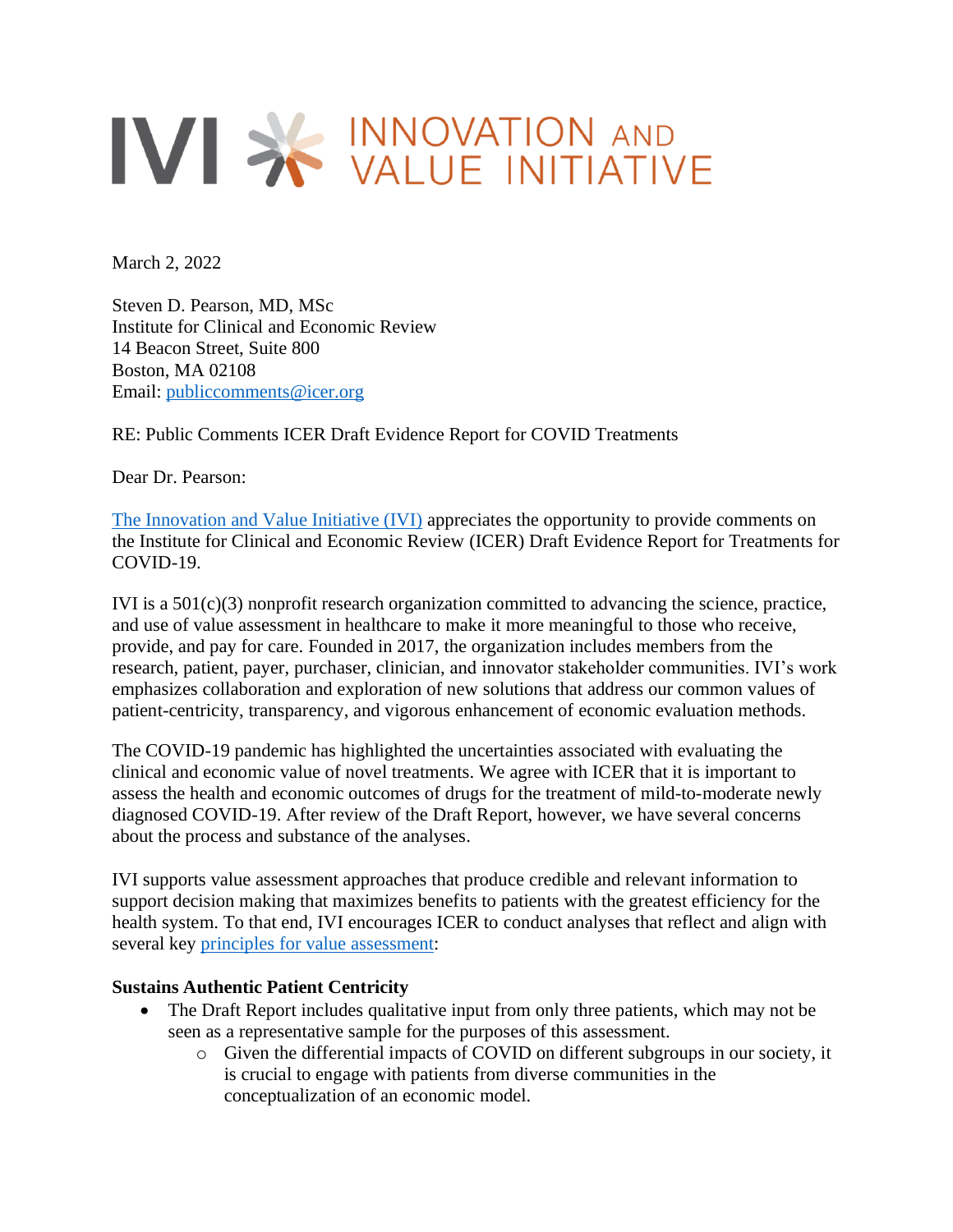- Some of the key model inputs might not fully account for the impacts of COVID-19 and its treatments on patients.
	- o Long-term sequelae after a COVID-19 infection and its disutility are sourced from an earlier paper (Sheinson et al.) that may not adequately reflect the longterm impacts of COVID hospitalization/recovery on patients.
	- o This report should acknowledge how little we know here, and that this is an area where patient engagement is crucial.
- Several highlighted factors of importance to patients may not be adequately accounted for – specifically impacts on work and productivity. More robust estimates of costs for lost work for individuals and caregivers should be estimated as part of such analyses given evidence of impact.
	- o This is particularly important from an equity standpoint, as impacts on career salaried employees are likely markedly different than impacts on hourly wage or service industry employees where loss of employment may be a factor.

## **Advances Transparency**

- IVI believes that full access to the methodologies, calculations, and functioning of the model should be standard.
- By undertaking this analysis, ICER is endeavoring to contribute real-time learning in an evolving pandemic. More complete transparency of the model concepts and functioning would align with this commitment to common shared learning in the health economics and outcomes research (HEOR) space.
	- o This transparency and model access are especially important here, given the evolving evidence base and need to continually update inputs and uncertain assumptions.

### **Focuses Value Discussion Across Treatment Interventions**

- While the scope of this assessment is clearly focused on treatment interventions for mild to moderate COVID-19, IVI sees a missed opportunity by not addressing an obvious comparator: prevention measures, including masks and vaccination.
- As this assessment concludes that cost-effectiveness is similar for all available treatments and efficacy among sub-populations is established by ever-evolving evidence, there is limited utility for the findings to change practice or policy. Comparison with preventive measures – which could substantially change the trajectory of both the pandemic and its economic impact – could contribute important context and science-based insight to ongoing policy debates about resource allocation to prevention policies compared to treatment and mitigation.

# **Improves Clinical and Real-World Data**

- As acknowledged by ICER, the model relies heavily on sparse clinical trial data, which could limit its applicability in the real world, especially in an environment where the virus is mutating rapidly and the treatment strategies to treat and/or prevent COVID are also rapidly evolving.
- To ensure this analysis delivers meaningful and accurate insights, IVI recommends that ICER postpone finalization of the report until more detailed clinical and real-world data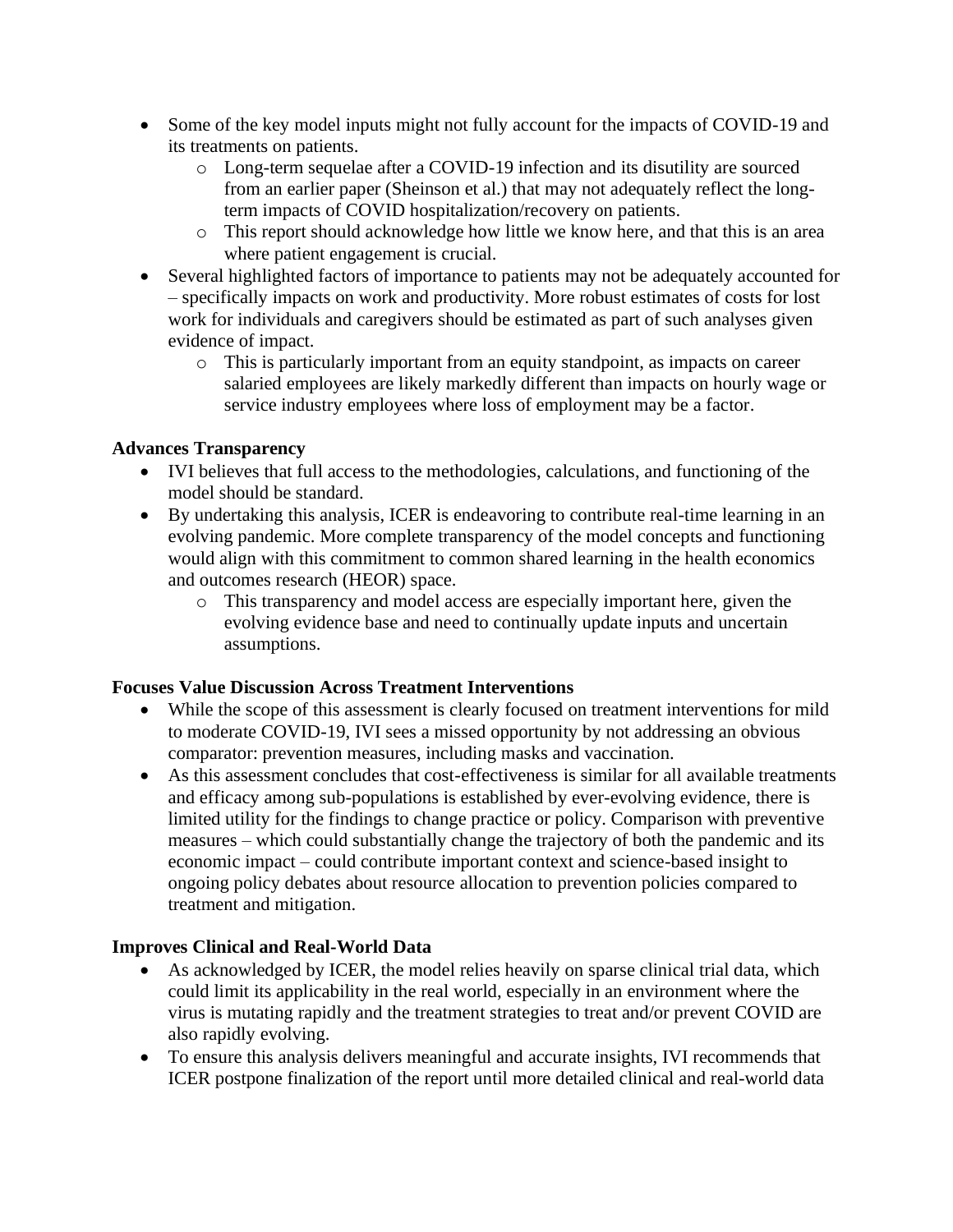are available, or that explicit plans for ongoing updating of analyses be developed and followed.

### **Facilitates Customizable Decision-Making**

- As stated above, allowing more open access to the cost-effectiveness model would allow interested stakeholders to customize analyses to match relevant populations more closely, to test different assumptions, or to include alternative or updated inputs as they become available.
- An "open-source", flexible, and transparent approach to model development, would allow stakeholders to work together as new evidence comes in, making the model more relevant and credible to various stakeholders.

## **Adapts To and With Evolving Evidence**

- The report rightly acknowledges the ongoing evolution of evidence related to the pandemic and treatment strategies. Given the uncertainty of both treatment impacts and societal impacts, a more transparent and collaborative approach to this model's future development is warranted.
- ICER's draft report notes the many limitations of the evidence base but may not fully convey the inherent uncertainty from these limitations. Additional scenario analyses would help outline the potential magnitude of changes if uncertain assumptions are varied.

### **Supports Health Equity**

- Subgroup analyses to consider and account for lack of representativeness in data should be clearly articulated.
- ICER noted that they reached out to manufacturers to ask for additional data by subgroup "such as race, vaccination status, variant of concern, time since randomization, serum antibody status, and individual risk factors for progression to severe disease" and stated that "data was [sic] either not available or insufficient to assess differential effectiveness in these populations". ICER also noted the "lower proportion of Black populations in the Phase III trials for molnupiravir and Paxlovid".
- Where clinical trial data might not reflect disparities in effectiveness or treatment outcomes in the real world, some indication of the likely impacts on under-represented subgroups (even if qualitative) could be useful to readers.
- Data inputs derived from a sample not representative of the target population might also result in model insights that could further exacerbate disparities.

### **Fosters Long Run Innovation**

• A limited societal perspective was included as a scenario analysis, but it does not account for the full range of benefits potential treatments could have in the broader economy. This could lead to an under-estimate of the value of these therapies, which may be not only cost-effective, but also cost saving. Reimbursement and coverage decisions based on incomplete estimates could also deter long-run incentives for innovation.